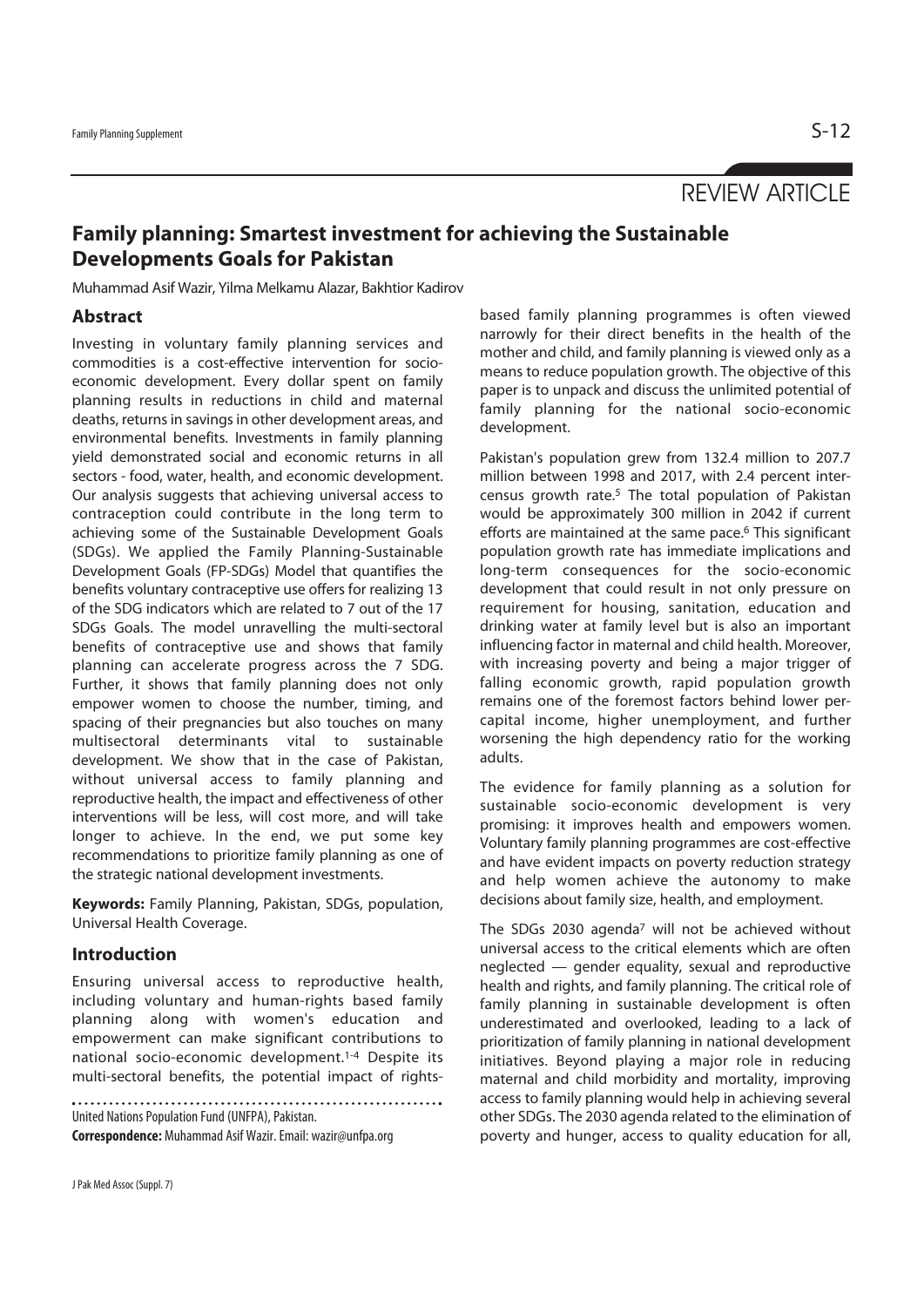sustained economic growth, and environmental sustainability, directly benefits from immediate and longterm impacts of family planning.

The Copenhagen Consensus Center evaluated the costs and benefits of the SDG targets. A panel of experts has reviewed extensive research and estimated that the 19 targets among the overall SDGs targets represents the best value-for-money in social, economic, and environmental development over the period from 2016 to 2030 at the global level. The targets have been clustered into three distinct themes: people, planet, and prosperity reiterating the UN's focus on key pillars of sustainable development. One of the key finding the panel found that reaching these selected targets by 2030 at the global level would returns more than \$15 of good for every dollar spent.8

Among the 19 targets identified by the Copenhagen Consensus, universal access to family planning is identified as the second most crucial target, with large social, economic, and environmental benefits, with free trade being the first. The findings show if a country spends a dollar for ensuring universal access to contraception, it would get 120 US\$ worth of social, economic, and environmental goods related to the SDGs.8 Several other studies have equally identified family planning programmes as extremely cost-effective intervention.9-11

**SDGs — Pakistan's commitments and progress:** Pakistan has made some encouraging progress on some

 $S-13$  Family Planning Supplement

of its SDG targets in recent years.12 Pakistan is well on track to achieve the Climate Action goal (SDG 13). Further, there have been moderate improvement in terms of No Poverty (SDG 1), Good Health and Well-being (SDG 3), Clean Water and Sanitation (SDG 6) Decent Work and Economic Growth (SDG 8), Responsible Consumption and Production (SDG 12), Peace, Justice and Strong Institutions (SDG 16) and Partnerships for the Goals (SDG 17) (Figure-1). However, substantial challenges persist in achieving the remaining SDGs. These include Zero Hunger (SDG 2), Quality Education (SDG 4), Gender Equality (SDG 5), Affordable and Clean Energy (SDG 7), Industry, Innovation, and Infrastructure (SDG 9), Reduced Inequalities (SDG 10), Sustainable Cities and Communities (SDG 11).12

An innovative SDG Index<sup>12</sup> is also developed recently which reflects the assessment of each country's overall performance on the 17 SDGs, score ranges from 0 to 100 and higher scores signify a country best performance. In 2021, the estimated SDGs index score for Pakistan is 58 (rank 129 out of 165 countries), suggests on average, about 58 percent chances that country is on the way to best possible outcome across the 17 Goals. Therefore, despite being on track on some indicators, based on its current trajectory — and particularly considering the COVID-19 pandemic — Pakistan is unlikely to achieve all 17 goals by 2030.

**Role of family planning in accelerating progress towards SDGs:** In 2019, UNFPA Country Office (CO) Pakistan conducted a localized analysis which revealed



**Source: The Decade of Action for the Sustainable Development Goals: Sustainable Development Report 2021: Cambridge University Press.2021 (https://dashboards.sdgindex.org/)**12

**Figure-1:** Assessment of the progress of each sustainable development goals in Pakistan.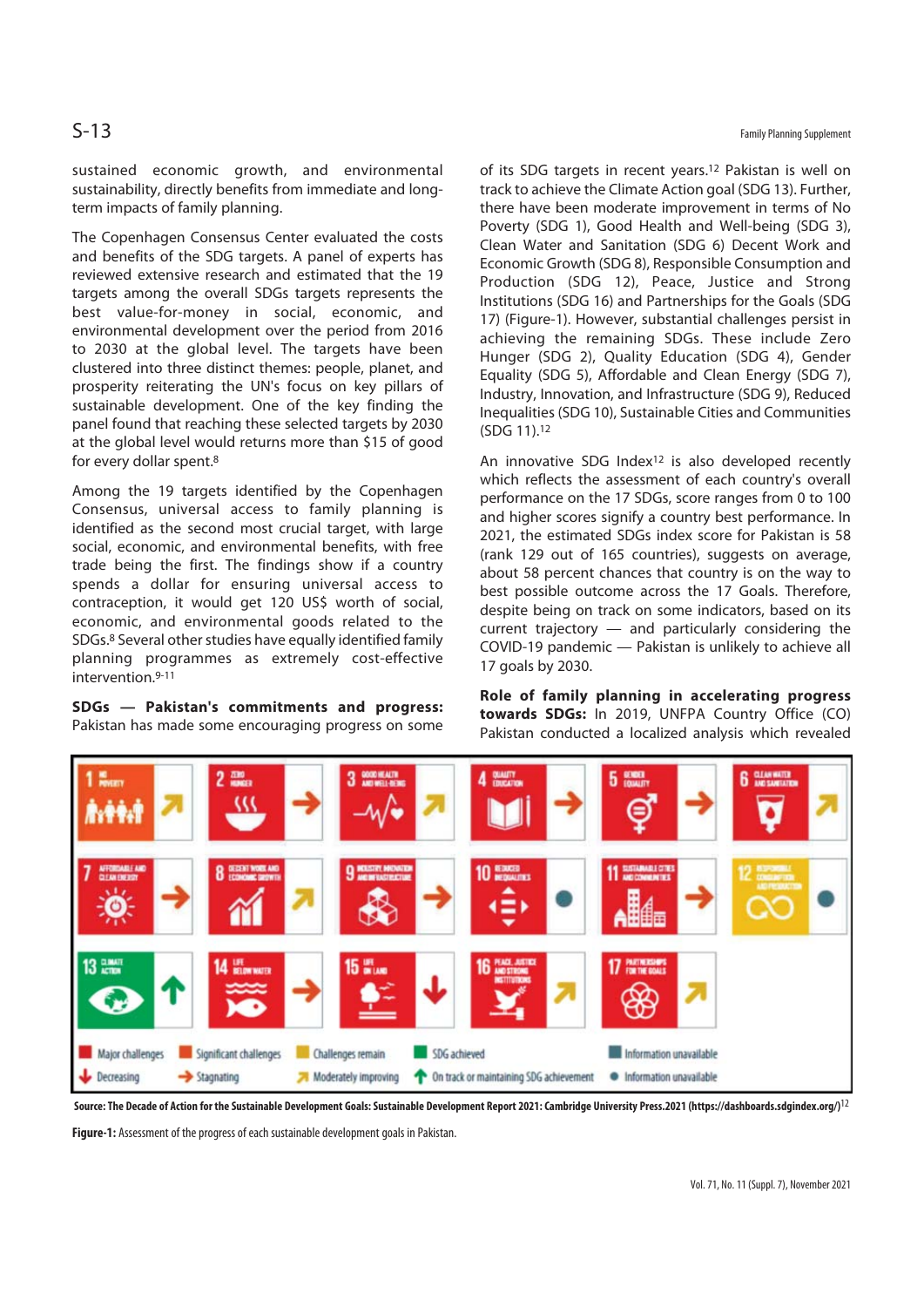# Family Planning Supplement  $\mathsf{S-14}$

that for each US\$ invested in family planning programmes in Pakistan, around 5 US\$ could be saved in net healthcare costs.9 The analysis estimated the financial resources that would enable the Government of Pakistan to fund family planning efforts required to reach the target CPR of 50% by 2025 as committed in the CCI recommendations.6

Investing in family planning is a necessary step for achieving many of the SDGs. Voluntary family planning programmes can play an essential role in empowering couples to better plan and realize their reproductive intentions to achieve their desire fertility and optimize resource usage. Family planning reduces life-threatening complications for mothers and their children by lowering maternal morbidity and mortality. The maternal complications exacerbate when the pregnancies in which the mother is young (less than 18 years) or old (older than 40 years), pregnancies that are too closely spaced (less than 2 years birth interval), and unwanted pregnancies that end in unsafe abortions. Family planning also enables population shifts — delayed childbearing, leading to lower population growth, and lower child and old age dependency ratios — all these aspects are favourable for educational, social, and economic growth at the individual/household level and for national prosperity.

Inequity among contraceptive users, as reflected in a significantly higher proportion of unmet needs (A woman with unmet need defined when she wants to space or limit births but is not currently using any contraceptive) in poor, rural, and uneducated segments of married women as shows in recent survey conducted in 2017-18, points to weaknesses in the service delivery system.13 Unless a reliable public health system ensures equitable access that fulfills their unmet needs, these women will continue to be deprived of their reproductive rights.

In developing countries, the use of voluntary family planning gives women the options to choose, both the timing and the method to use to limit childbearing, thus potentially increasing female labour force participation. Evidence suggests that female employment is negatively associated with total fertility rates and unmet need for family planning and positively correlated with modern contraceptive prevalence in every major world region.14 In another study in rural Senegal, the authors concluded that female employment is a robust predictor of lowering fertility rates and accelerating the demographic transition and decreases the number of children per woman by 25%.15

Extensive global evidence also shows that family planning is among the key determinants of poverty reduction. A study conducted by the World Bank in Mozambique found that a one-child difference in fertility rates by 2050 will result in 31 percent increase in real GDP per capita and of 5 percent points reduction in poverty headcount rates.16 Women with an appropriate birth interval between the last children are more likely to pursue employment and, consequently, can increase their household income, helping to reduce extreme poverty.<sup>17</sup> The use of family planning enhances the per capita share of income of household members and helps reduce poverty in a country at the macro level, strengthening the economy leading to political stability.18

Family planning also helps in managing nutritional resource scarcity. For example, in 2018, Pakistan faced a high prevalence of stunting, as 38% of children under five years of age are stunted.13 Early initiation of breastfeeding and exclusive breastfeeding improves infant immunity and prevents any gastrointestinal infections, including those infections which could lead to stunting. The timing and number of pregnancies/births are also among the key cause of high stunting. Stunting outcomes are also most common among young mother's and women with high parities.19,20

In Pakistan, numerous independent interventions for reducing child and maternal mortality have been undertaken, a major gap has been recognition of the neglected role that FP can play in improving these indicators.

In developing countries, the increased use of modern contraceptive methods prevented approximately 40 percent of the maternal deaths during 1990-2010. It is further estimated that addressing the unmet need for modern contraception would results in further 30 percent decline in maternal mortality ratio.21 Specifically, for Pakistan, Ahmed et al. concluded that the increase in contraceptive use since 1990 has resulted the decline of about 42 percent in maternal mortality ratio.<sup>22</sup> Birth spacing is considered as one of the effective interventions to improve child survival rates. Additionally, intervals of 36-47 months between a birth and the next conception would reduce the under-5 mortality and neonatal mortality rate significantly.19,23 In Pakistan, neonatal, infant, and child mortality decreased by more than half when birth intervals are 4 years or more, compared to when they are less than 2 years.<sup>13</sup>

High-risk fertility behaviour such as childbearing at young age, and/or short birth intervals significantly increase the risk of infant and under-five mortality.24 Children born to young mothers have an incremental risk of low birth weight and dying in the first year of life (ibid.).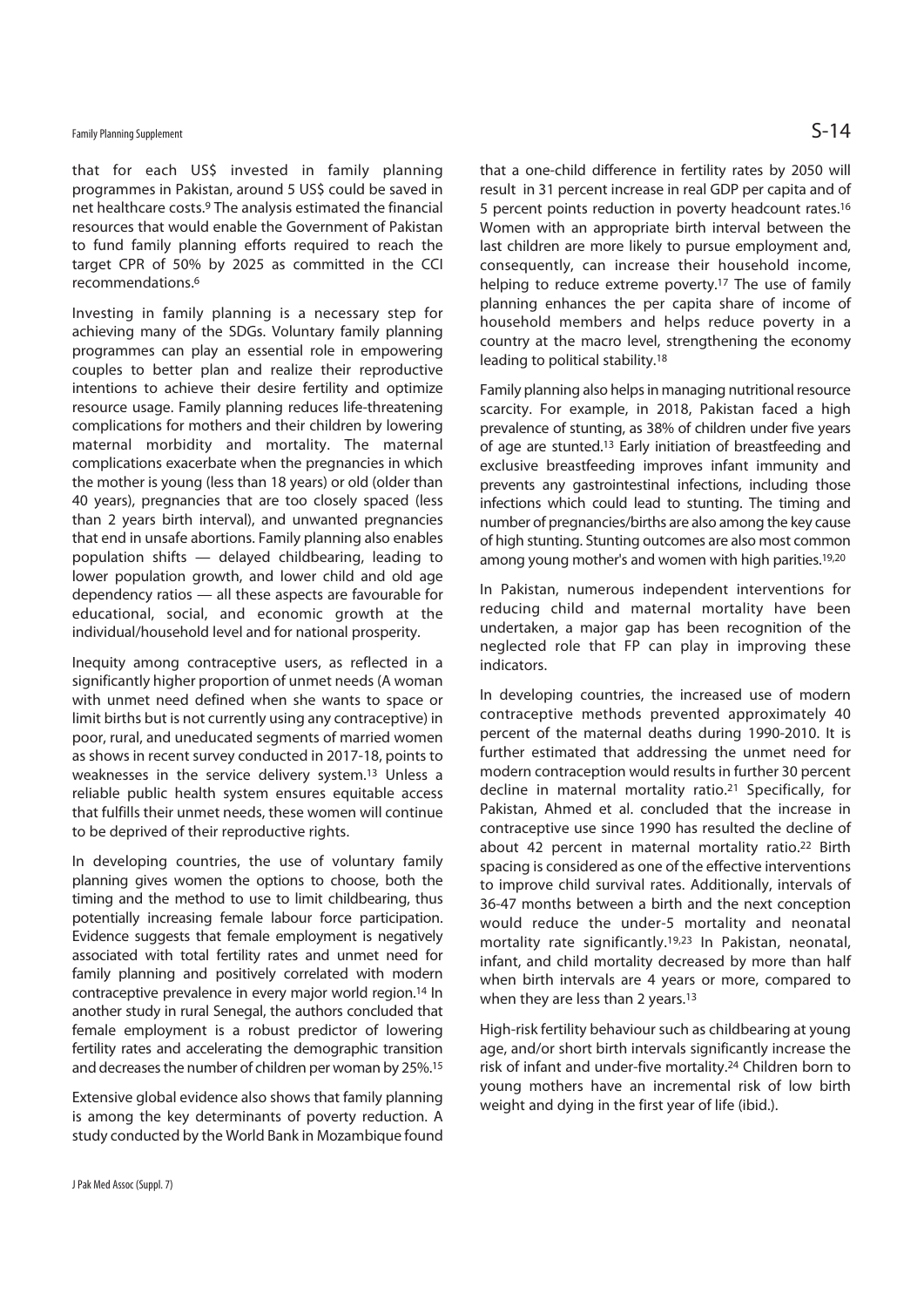**Current Levels and trend of family planning in**  Pakistan: Pakistan standing at a CPR of 34%, needs to accelerate universal access to family planning to achieve the SDGs and other international commitments. The recent census revealed that Pakistan's population of around 207.8 million conducted in 2017, growing at 2.4 percent per annum and with net annual addition of 4.3 million, is projected to touch 256 million by 2030. The total population is projected to be 325 million by 2050 if current efforts are not enhanced.6 CPR, as approved by the Federal Population Task Force, needs to reach 50 percent in 2025 and 60 percent in 2030. Achieving these targets would mean the total fertility rate in Pakistan would fall from 3.6 children in 2017 to 2.8 in 2025 and 2.2 in 2030. The total population would be 309 million by 2062 if the CPR annual increases of 1.5 percentage points are maintained, and 274 million if accelerated efforts are pursued (2 percentage points yearly as per the CCI recommendations).6

The demand for more children has seen some reduction due to socio-economic changes and increasing survival rates of children. However, interestingly the demand for FP has remained static. For example, in 1990, the contraceptive prevalence rate (CPR) was only 11.4 percent in Pakistan. The decade of the 1990s experienced a rapid increase in CPR, with the rate of change remaining at about 2 percent per year (CPR for all methods) from 1990 to 2001. However, the first decades of the 21st century saw a slower increase in contraceptive use, less than one percent per year (0.4) from 2001 to 2017 (Figure-2).

During the decade of 1990s, the use of modern





**Figure-2:** Contraceptive prevalence rate and Unmet-need of FP in Pakistan: 1990-2017.

contraceptive methods in Pakistan has improved over time, rose from 8.7 percent in 1990 to 20.2 percent in 2000 (about a 1.1 percentage point increase per year) and further slightly increased to 20.7 percent in 2006-07. From 2006 through 2012, the uptake of modern methods was about 1 percentage points (from 20.7 to 26.1).25,26 Since 2012, there was a downward trend in the use of modern contraceptive methods, from 26.1 percent to 25 percent.13 It is worth noting here that though there was a rapid increase in CPR during the 1990s, the trend has stalled since the onset of the 21st century, Understanding the reasons why and addressing those becomes imperative. Reviewing unmet need shows that the unmet need for family remains high i.e., millions of women/couples would like to use contraceptives but remains unable to do so.

**Family Planning:** A missing link in the Universal Health Coverage: According to the most recent estimates, Pakistan's maternal mortality ratio (MMR) has declined from about 431 per 100,000 live births in 1990 to 186 in 2019.27 This represents a 90-point decline, almost 33% fall, compared to PDHS 2006-07, and indicates substantial progress. However, the ratio is still considerably high in the region and requires a scale-up in actions if Pakistan is to achieve the SDG of lowering this ratio to 70 by 2030.

Despite the decline in the maternal mortality ratio, much more is needed for poor women in remote areas with limited access to skilled health workers and facilities. The maternal mortality ratio is slightly higher in rural areas (199) than in urban areas (158) and is the highest in Balochistan, followed by Sindh, KP, and Punjab (298, 224 165, and 157 respectively). It is critical to note that older

> women (age 30 and above) have a much higher MMR than the national average, suggesting that they are at a much higher risk of maternal mortality during pregnancy, delivery, and post-delivery period.27

> Pakistan has shown remarkable improvement in antenatal care (ANC) and institutional deliveries over the years, and these remain the key causes of improving maternal health indicators. For instance, ANC from skilled providers increased from 61% to 86% and percentage deliveries in health facilities increased from 34% to 66% during the period from 2006-2017. Moreover, the percentage of births attended by skilled providers has increased from 39% to 69%. In 2006,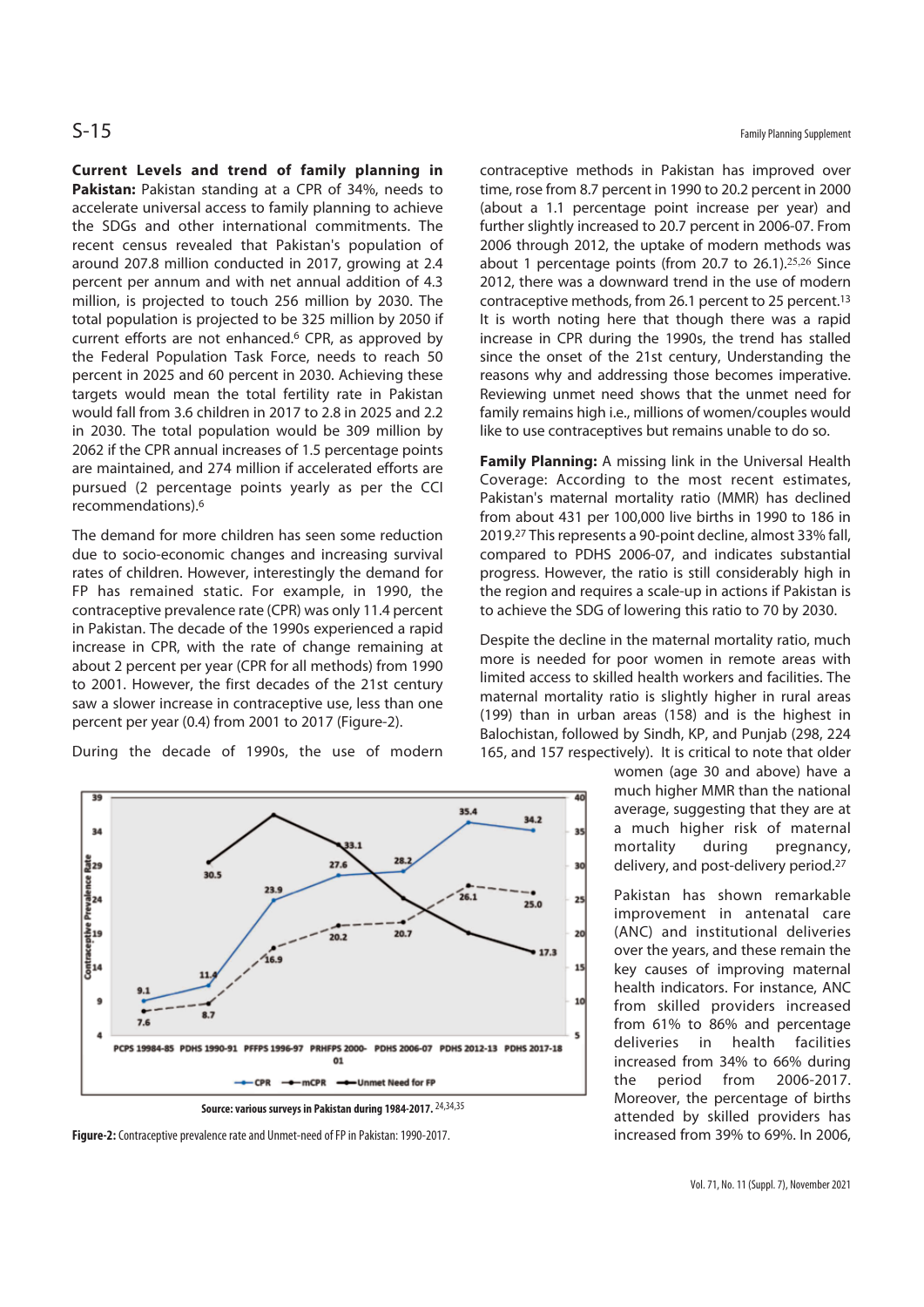Family Planning Supplement  $\mathsf{S\text{-}16}$ 



**Note: ANC= Antenatal care, SBA = skilled birth attendant, HF = Health facility.** 

**Figure-3:** Trend in selected reproductive health indicates in Pakistan.

also the percentage of children under-5 who had received all basic vaccinations was 47%, a figure that rose to 66% by 2017 (see Figure-3). However, the neonatal mortality rate (death within 28 days of birth) in Pakistan remains high. It has increased from 2006 to 2012 — from 54 to 55 neonatal deaths per 1000 live births — and slightly declined afterward to 42 neonatal deaths in 2017.13,25,27

Since the onset of 21st century in Pakistan, Ministry of

Health did not prioritize the family planning as one of the key interventions under the ambit of Maternal and Newborn Child Health (MNCH) strategy. The MNCH strategy primarily focused mainly on increasing women's access to reproductive health services and treatment of diarrhoea, and pneumonia, improving nutrition and immunization. The induction of community midwives in 2007-08 to increase access to safe delivery was a critical initiative, though the numbers trained and deployed so far are too few to make a great deal of difference.

Wider access to family planning could have contributed to and consolidated these gains but, unfortunately, FP has

remained a weak link. Research across the globe has shown that the use of modern contraception and improved access to quality FP services and information are essential for improving maternal health and reducing maternal mortality and morbidity.

**Modelling the impact of family planning on selected SDGs:** The model for linking family planning with SDGs indicators is not new. Based on the success and efficiency



**Figure-4:** Pakistan's progress on selected SDGs indicators by 2030 according to three different family planning scenarios.

J Pak Med Assoc (Suppl. 7)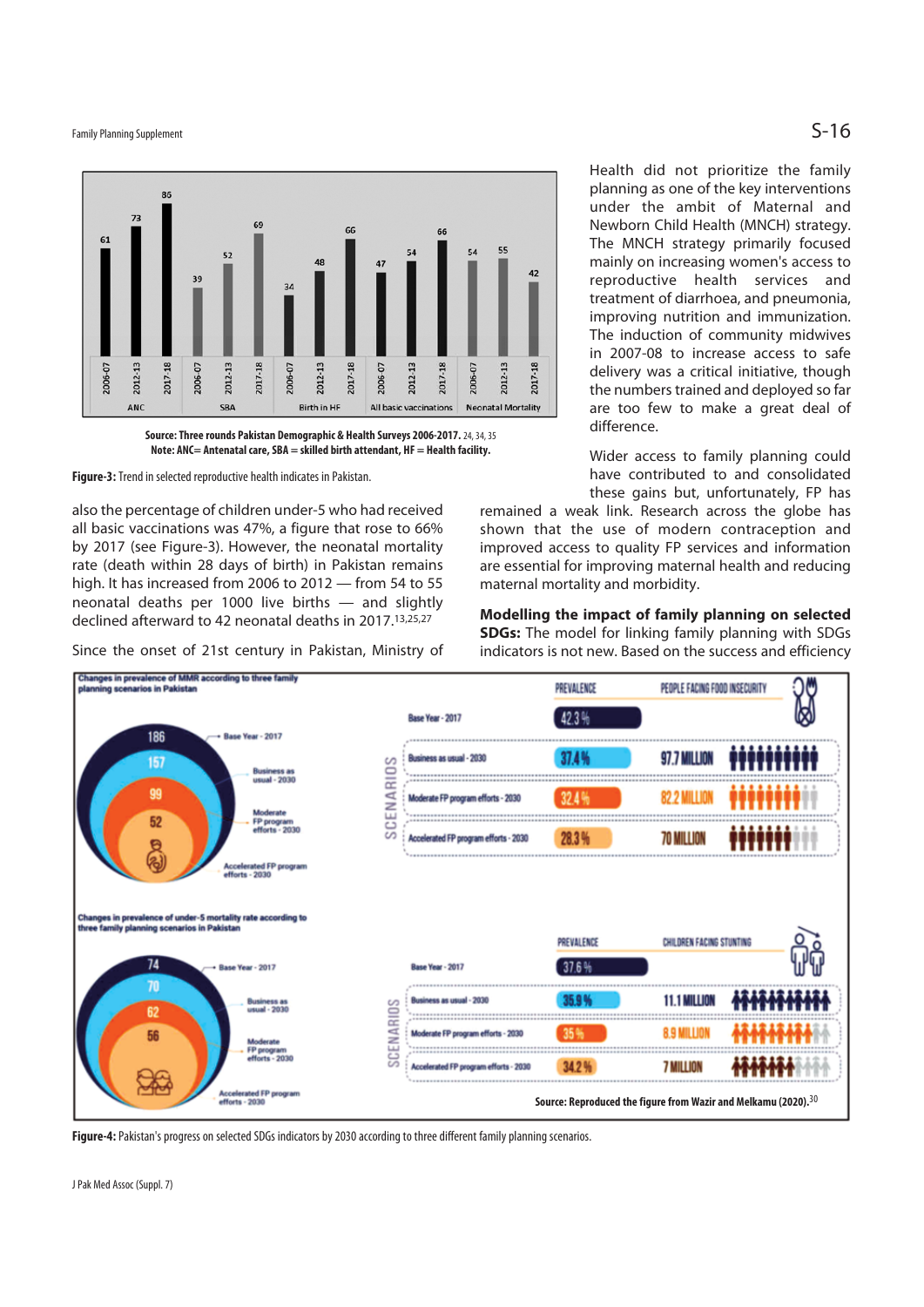of Millennium Development Goals (MDGs) analyses developed by the USAID-funded Health Policy Project, results showed that voluntary family planning programmes had a strong complimentary impact in achieving the health, gender equality and poverty reduction efforts rooted in the MDGs. The Family Planning-SDGs Model is an analytical tool that estimates the potential impact of family planning on 13 selected SDG indicators by 2030 in Pakistan.28,29 Using three different hypothetical CPRs for Pakistan and setting various targets for contraceptive prevalence rate, education, governance, economic growth, and agricultural production. Estimated results of each scenario on various SDG indicators for poverty, food security, child stunting, education, water and sanitation services, income, child labour, and others. One can find the detailed analytical strategy and other ingredients of the model elsewhere.29

**Scenario 1-Business as usual:** Pakistan's family planning progress remains slow and follows the trend of contraceptive use over the past two decades — 40 percent by 2030.

**Scenario 2-Moderate FP programme efforts:** Pakistan family planning programme attains a moderate level of CPR — 50 percent of women using any method by 2030.

**Scenario 3-Accelerated FP Programme efforts:**  Pakistan reaches its national family planning goal of 60 percent of women using any method by 2030.

According to the three different contraceptive use trajectories, SDG targets are most likely to be accelerated under scenario 3, in which family planning is adopted by more people and the average family size decreases (Figure-4). Pakistan has much to gain by continuing to invest in family planning. The current rate of uptake in family planning is not sufficient for achieving progress toward SDG targets and goals. If Pakistan achieves its family planning goal (scenario 3), the number of people living below the poverty line could shrink by 7 million, food insecurity decreased by 14 percent, and GDP per capita income growth rate increase by 40 percent.30

# **Conclusion**

The priority challenge for Pakistan is to address the rapidly growing population with all its emerging needs through creating concrete links between voluntary family planning, population development, and the attainment of SDGs.

Investing in voluntary family planning services and commodities is a cost-effective intervention for socioeconomic development. Every dollar spent on family planning results in reductions in child and maternal deaths, returns in savings in other development areas, and environmental benefits.30 Investments in family planning yield demonstrated social and economic returns in all sectors-food, water, health, and economic development. Our analysis suggests that achieving universal access to contraception could contribute in the long term to achieving some of the SDGs.

By making access to family planning widespread and implementing the right policies for educating and employing workers, countries can harness the potential of the demographic dividend and accelerate economic development, as seen with the Asian Tiger countries (Hong Kong, Singapore, South Korea, and Taiwan).31

Pakistan has good demographic dividend opportunities for development in the world as a growing youth population enters adulthood. The demographic dividend can only be achieved by investing in the education and skills of the youth and harvesting the fruits of long-term human capital development. To open the window of opportunity for the demographic dividend, Pakistan needs to reduce fertility and invest in the growing youth "bulge" entering the labour force. If births begin to decline each year, the young dependent population will also decline. This frees up resources to invest in the health, education, and economic infrastructure of the country.

Prioritize family planning as one of the strategic investments for improving wellbeing, sustainable population growth, and economic development. Demonstrate leadership and ownership by openly talking about the benefits of family planning. Family planning is a pro-poor investment.

### **Recommendations**

We specifically put forward the following key recommendations drawn from the recently published Population Situation Analysis of Pakistan led by the Ministry of Planning, Development, and Special Initiatives in collaboration with UNFPA.32

1. Population policy in Pakistan must adopt an integrated multi-sectoral approach in addressing the high population growth issue. It should be fully integrated within comprehensive socio-economic development plans, and should focus on:

i. Efficient investments in education, especially secondary level, health, and skills development for girls/women

- ii. Equitable distribution of socioeconomic opportunities,
- iii. Realigning public sector services to: i) meet Family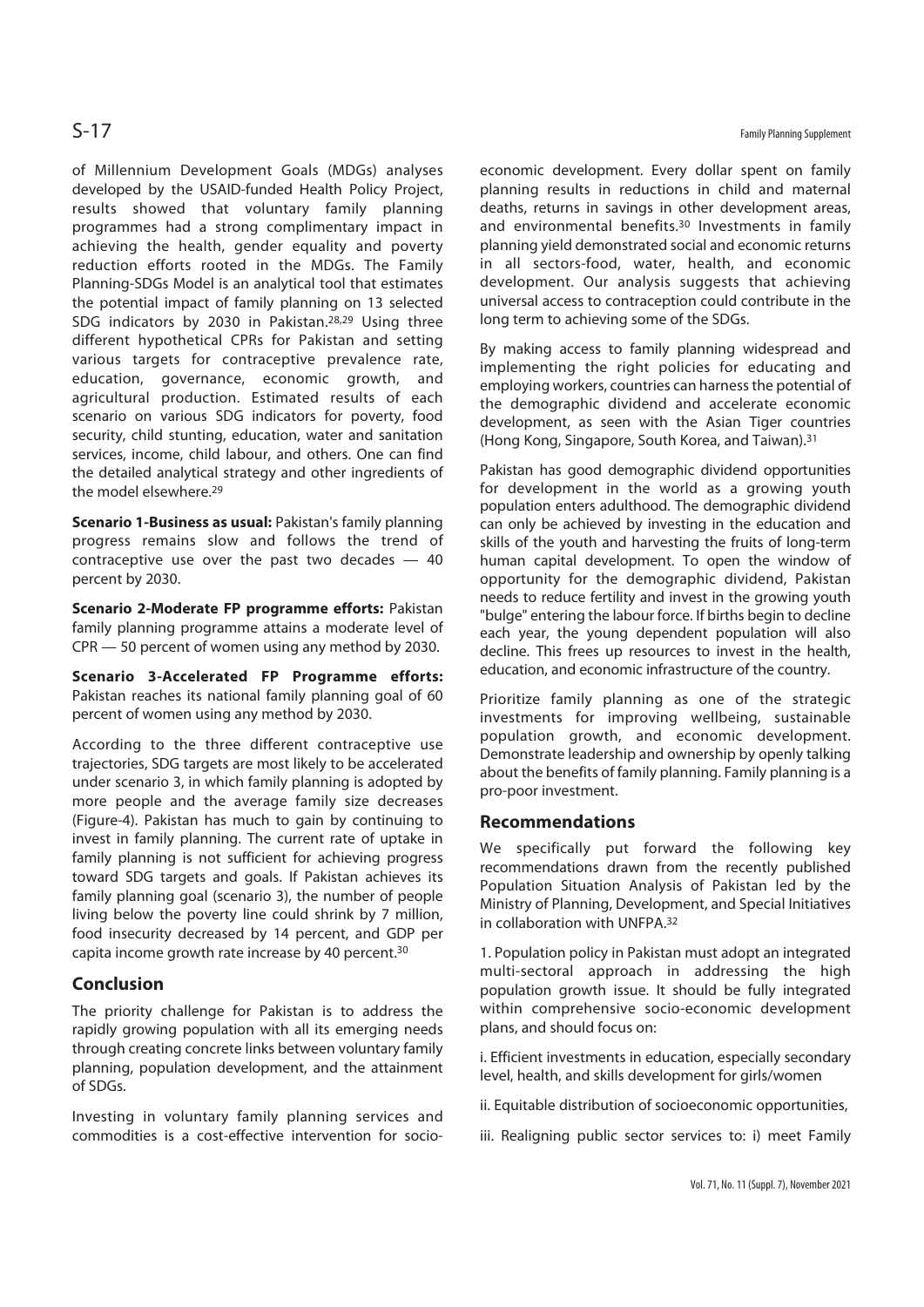# Family Planning Supplement  $\mathsf{S\text{-}18}$

Planning and Reproductive Health needs of the population, ii) implement strong public-private partnerships and collaboration to encourage the private sector to reach remote areas with MNCH-RH services in a cost-effective manner, and iii) monitor quality of health services providers to have a basic minimum quality standard and ability to monitor results. This would pave the ground for the Council of Common Interests (CCIs) major recommendations to be met, particularly the one aiming to ensure Universal Access to RH and FP.

2. For integrated primary health care services, the government must consider merging DoH and PWD at the provincial and regional levels to provide FP/RH services through all health outlets as stated in the CCIs recommendations. Global evidence strongly suggests that this would be cost-effective at the micro-level. Including streamlining sustainable contraceptive availability according to the needs of each region, through tackling already observed key challenges: sufficient resource allocation and utilization; procurement; logistical system, including storage and distribution; monitoring and evaluation; and human resources.33

3. Develop costed implementation plans to cope with critical issues affecting the coverage and quality of FP services, such as the gap between the supply side of services and demand creation, narrow method-mix, late use of contraception, unmet need, and high rate of discontinuation. Resources and efforts should also be dedicated to increasing contraceptive use across all regions and population subgroups with special focus on areas trailing behind in indicators, including Balochistan and Khyber Pakhtunkhwa (KPK), rural areas, and among the poor and less educated subgroups. In addition to the optimal use of available human resources, expanding task-sharing and self-care interventions to reach the marginalized subgroups and those living in remote areas is also necessary.

4. Developing a unified and systematic data collection system and analysis and reporting strategy for both public and private health services outlets is important in monitoring progress and evidence-based policymaking.

### **Disclaimer:** None.

### **Conflicts of Interest:** None.

### **Funding Disclosure:** None.

### **References**

1. Liu DH, Raftery AE. How Do Education and Family Planning Accelerate Fertility Decline? Popul Dev Rev 2020;46:409-41. doi: 10.1111/padr.12347.

- 2. Starbird E, Norton M, Marcus R. Investing in Family Planning: Key to Achieving the Sustainable Development Goals. Glob Health Sci Pract 2016;4:191-210. doi: 10.9745/GHSP-D-15-00374.
- 3. United Nations Educational, Scientific and Cultural Organization (UNESCO). Developing an education sector response to early and unintended pregnancy. Paris, France: UNESCO; 2014.
- 4. Erfani A. The Impact of Family Planning on Women's Educational Advancement in Tehran, Iran. Working Paper Series. 008-2012- ICRW-FE. International Center for Research on Women (ICRW);  $2012$
- 5. Pakistan Buearu of Statistics. Final Results of 6th Population and Housing Census of Pakistan. Islamabad, Pakistan: Ministry of Planning Development & Special Initiatives, Pakistan Buearu of Statistics; 2021.
- 6. Ministry of National Health Regulation & Coordination. Provincial Targets for the CCIs recommendations. Islamabad, Pakistan: Ministry of National Health Regulation & Coordination, Population Program Wing; 2020.
- 7. United Nations. Historic New Sustainable Development Agenda Unanimously Adopted by 193 UN Members. [Online] 2015 [Cited 2021 October 06]. Available from URL: http://www.un.org/sustainabledevelopment/blog/2015/09/histo ric-new-sustainable-development-agenda-unanimouslyadopted-by-193-un-members/
- 8. Copenhagen Consensus Center, Copenhagen Business School. Prioritizing Development: A cost-benefit analysis of the United Nations' Sustainable Development Goals. In: Lomborg B, eds. Cambridge, UK: Cambridge University Press; 2018.
- 9. United Nations Population Fund (UNFPA). Estimating the health impacts and economic returns of increased family planning provision in Pakistan. Policy Brief. Islamabad, Pakistan: UNFPA; 2019.
- 10. Horton S, Levin C. Cost-Effectiveness of Interventions for Reproductive, Maternal, Neonatal, and Child Health. In: Black RE, Laxminaraya R, Temmerman M, Walker N, eds. Disease Control Priorities: Reproductive, Maternal, Newborn, and Child Health, 3rd ed. Washington, DC: International Bank for Reconstruction and Development / The World Bank, 2016; pp 319-34.
- 11. Singh S, Darroch JE, Ashford LS. Adding It Up: The Costs and Benefits of Investing in Sexual and Reproductive Health. New York, USA: Guttmacher Institute; 2014.
- 12. Sachs J, Kroll C, Lafortune G, Fuller G, Woelm F. The Decade of Action for the Sustainable Development Goals: Sustainable Development Report 2021. Cambridge, UK: Cambridge University Press; 2021. [Online] [Cited 2021 October 06]. Available from URL: https://dashboards.sdgindex.org/
- 13. National Institute of Population Studies (NIPS) Pakistan and ICF. Pakistan Demographic and Health Survey 2017-18. Islamabad, Pakistan, and Rockville, Maryland, USA: NIPS and ICF; 2019.
- 14. Behrman J, Gonalons-Pons P. Women's employment and fertility in a global perspective (1960-2015). Demogr Res 2020;43:707-44. doi: 10.4054/demres.2020.43.25.
- 15. Van den Broeck G, Maertens M. Female employment reduces fertility in rural Senegal. PLoS One 2015;10:e0122086. doi: 10.1371/journal.pone.0122086.
- 16. Gragnolati M. Family planning, demograhpic change and poverty: A call for action [Online] 2016 [Cited 2021 March 22]. Available from URL: https://blogs.worldbank.org/health/family-planningdemographic-change-and-poverty-call-action.
- 17. Population Action International (PAI). The key to achieving the Millennium Development Goals: Universal access to famil planning and reproductive health. Policy & Issue Brief. Washington, DC: Population Action International (PAI); 2012.
- 18. Aassve A, Engelhardt H, Francavilla F, Kedir A, Kim J, Mealli F, et al.